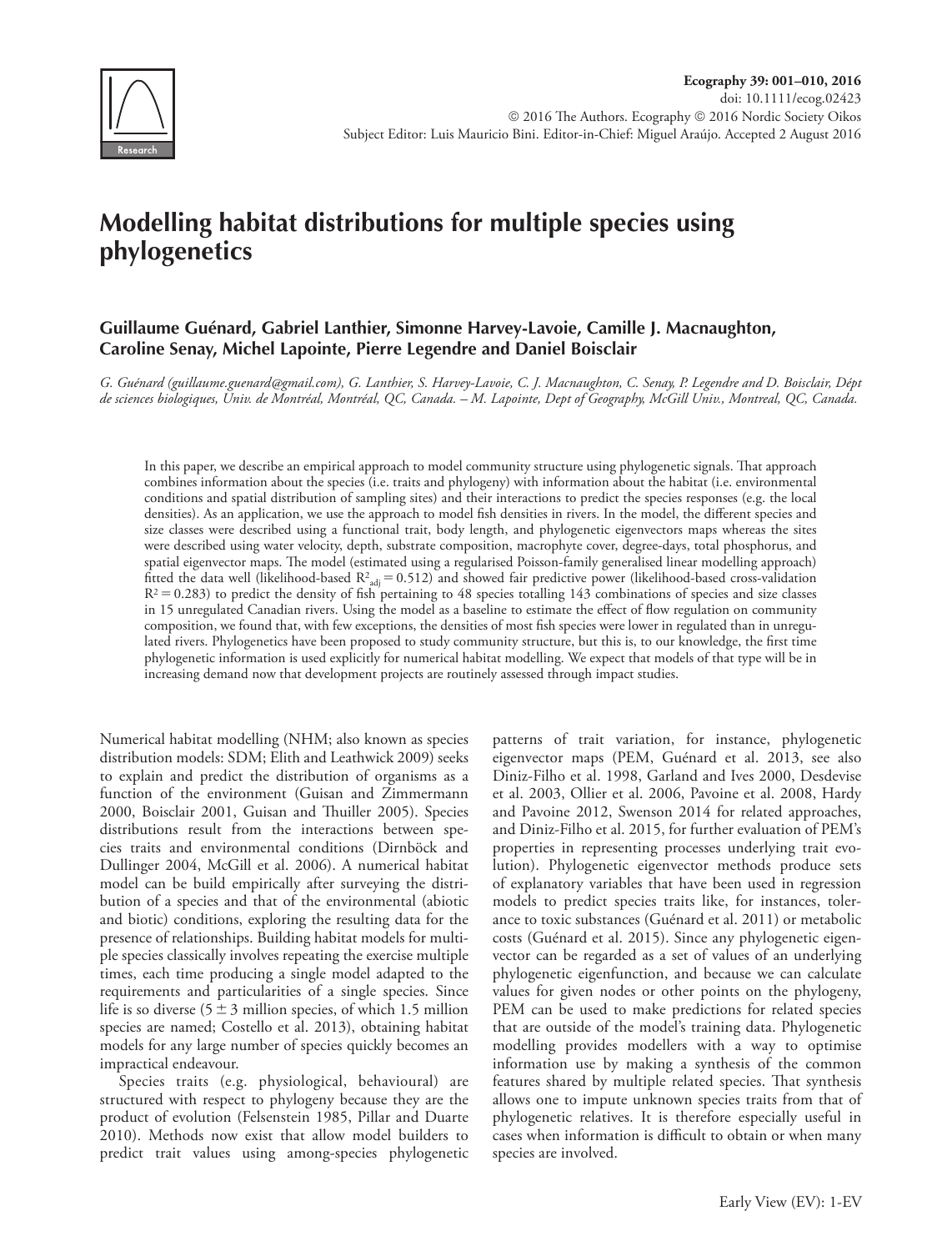In addition to directly predicting trait values, PEM can be used to model phenomena that are the outcome of complex interactions between species traits and other factors. For instance, PEM have been used to model species tolerances of multiple species of a phylogeny to multiple organic pesticides (Guénard et al. 2014) and heavy metals (Malaj et al. 2016). In these studies, descriptors of among-compound variability in toxicity (e.g. toxic mode of action) were used alongside phylogenetic eigenvectors. Since habitat selection is a behavioural trait associated with the physiological requirements of each species and given that we can quantify habitat suitability as being a function of environmental variables, numerical habitat modelling is another area that may benefit from the PEM analytic framework.

Phylogenetically-explicit habitat modelling brings new perspectives with respect to producing multiple single species models. Rather than modelling single species and repeating the exercise for each species of interest, phylogenetic models target a group of species using estimated evolutionary interrelationships (i.e. the phylogeny). Rather than being the direct focus of modelling, columns of species data table are seen as a sample representing a larger population of potential species. Examples of such species may encompass species present at the study sites but not sampled for logistic or conservation reasons, potentially invasive species that have not yet reached the study site, locally extirpated species that have been targeted for reintroduction, extinct species, and colonising ancestral species. Phylogenetic habitat modelling can therefore handle tasks like, for instance, modelling the habitat of rare or endangered species, modelling the invasion of alien species, exploring habitat restoration scenarios, or testing biogeographic colonisation hypotheses.

In the present study we present a framework to develop multiple-species, phylogenetically-explicit habitat models. As an example, we employed that framework to model the habitat of river fish communities. Since fish is a diverse group ( $\approx$  32 000 species; Froese and Pauly 2015) that has evolved over the last 530 million yr, this application scenario will help demonstrate how habitat models can be improved by using phylogenetic patterns of habitat preference.

# **Methods**

## **Modelling approach**

The modelling approach used in the present study is computationally similar to that described in Guénard et al. (2014) for toxicity modelling; it is applied here to the context of habitat modelling. Instead of predicting the tolerance of multiple species to a set of toxic substances using their chemical descriptors, the model predicts the distribution of multiple species in a range of sites using environmental and spatial descriptors. At the core of that approach is a bilinear regression model, which is a multivariate model (i.e. a model with multiple response variables arranged in a matrix) using two tables of descriptors (Gabriel 1998; Fig. 1). In the present study, the first table (**X**) contains descriptors of the species (or other target units, for instance combinations of species and size classes), which correspond to the rows

of the response matrix, and will hereafter be referred to as the row (or species) descriptors. The second table (**Z**) contains descriptors of the variation among the sampling sites (e.g. rivers, forest, lakes, microcosms), which correspond to the columns of the response matrix, and will hereafter be referred to as the column (or habitat) descriptors. A bilinear model is represented as follows:

$$
Y = XBZT + E
$$
 (1)

where  $Y = [y_{i,j}]$  is an n  $\times$  m matrix (n: number of species, m: number of sampling sites) response variables whose elements  $y_{i,j}$  are the response of species i to the conditions found in site j;  $X = [x_{i,k}]$  is an n  $\times$  p design matrix with a constant (all ones) column vector followed by  $p - 1$  species descriptors;  $\mathbf{Z} = [z_{i,j}]$  is an m  $\times$  q design matrix with constant column vector followed by the q – 1 site descriptors;  $\mathbf{B} = [b_{k_1}]$  is a  $p \times q$  matrix of bilinear regression coefficients;  $\mathbf{E} = [\varepsilon_{i,j}]$  is a matrix of residuals; and T denotes matrix transposition. Since the first columns of both **X** and **Z** are constant vectors, the leftmost column vector of  $\mathbf{B}$  ( $b_{k,1}$ ) contains the marginal (or main) effects of the species descriptors, the uppermost row vector of  $\bf{B}$  ( $b_{1,l}$ ) contains the marginal effects of the site descriptors, while element  $b_{1,1}$ , which is the common element of the latter two vectors, is the intercept of the model. All elements of **B** other than those of the first row and column are interaction terms between species and site descriptors. It is noteworthy that a multivariate regression is obtained by taking **Z** as being an identity matrix. Such practice amounts to using a design matrix without a constant vector and including as many column descriptors as the number of columns in the response matrix **Y** ( $q = m$ ). When  $q < m$ , as is the case for most implementations of bilinear models, the latter is more parsimonious than a multivariate regression model.

Bilinear models can be easily estimated using readily-available software packages by first transforming it into ordinary (i.e. single-response) equation systems. That transformation is achieved using vectorisation (i.e. the operator  $\langle \rangle$ , which takes a matrix and transforms it into a single column vector by stacking its columns) and the Kronecker product (⊗) as follows:

$$
\langle \mathbf{Y} \rangle = (\mathbf{Z} \otimes \mathbf{X}) \langle \mathbf{B} \rangle + \langle \mathbf{E} \rangle \tag{2}
$$

The resulting equation system can be solved using linear models in the normally-distributed case, using generalised linear models GLM in some non-normal cases, or even using generalised additive models (GAM; Hastie and Tibshirani 1990), artificial neural network (ANN; Lek and Guégan 1999) in the non-linear cases.

#### **Model estimation**

We estimated the bilinear regression model using elastic net regularisation (Zou and Hastie 2005), to ensure that the resulting model was general, rendered dependable predictions, and avoided over-fitting. The method we implemented consisted in applying different values of penalty to different groups of row and column descriptors and their interactions using a factorial design matrix approach described in details in the Supplementry material Appendix 1, Details on model estimation. It is implemented by estimating a global elastic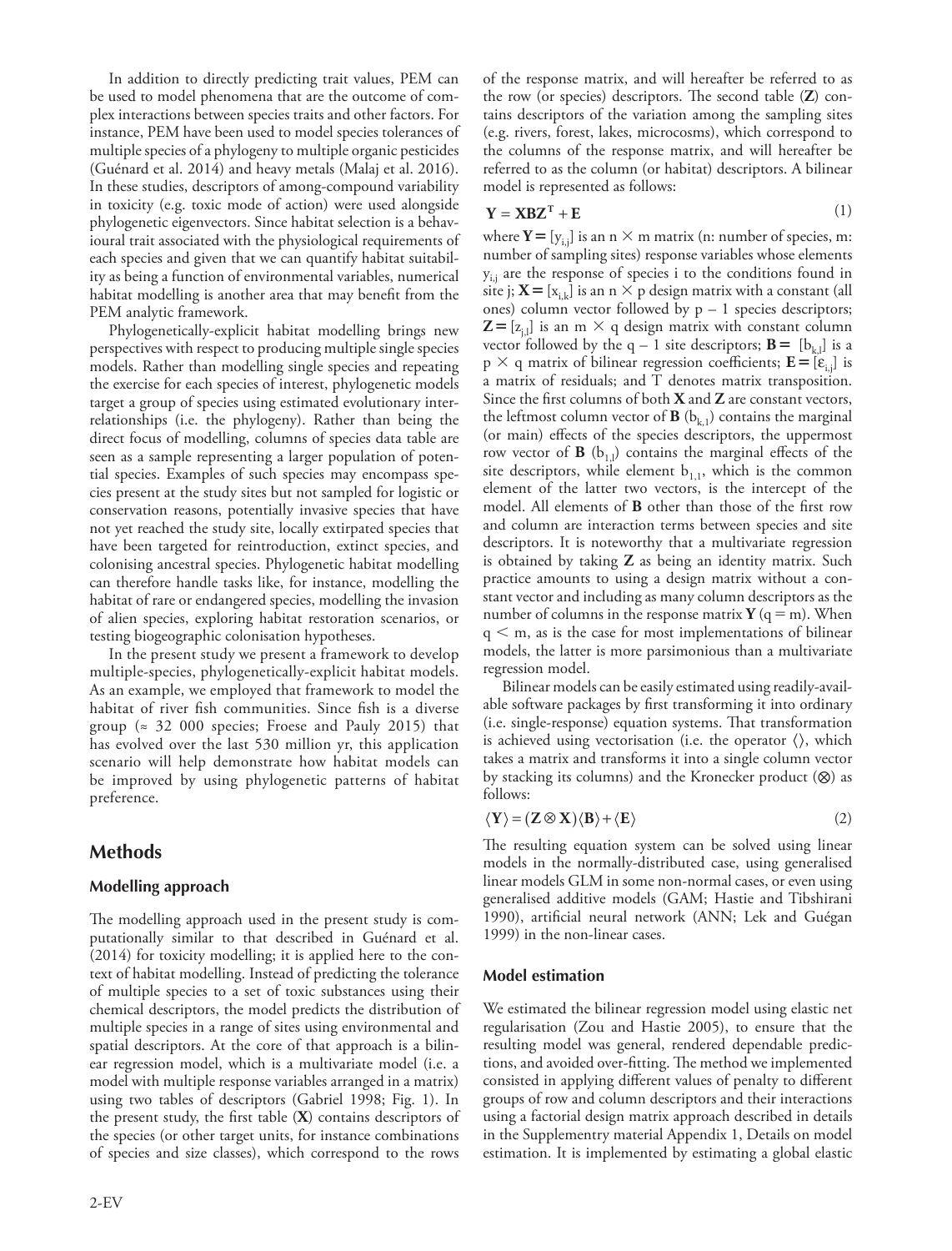

Figure 1. The phylogenetic habitat modelling approaches proposed in present study. A phylogeny (A) is used to calculate a phylogenetic eigenvector map (PEM; Guénard et al. 2013, for details on Figure 1. The phylogenetic habitat modelling approaches proposed in present study. A phylogeny (A) is used to calculate a phylogenetic eigenvector map (PEM; Guénard et al. 2013, for details on the computation of a PEM), which is used together with species traits to obtain (B) a matrix of row descriptors associated with the row of a response matrix (C) containing a metric of habitat suitability for every species. A second matrix (D) of column descriptors associated with the columns of the response matrix is made of environmental descriptors together with spatial eigenvectors, which ability for every species. A second matrix (D) of column descriptors associated with the columns of the response matrix is made of environmental descriptors together with spatial eigenvectors, which are obtained from the geographic locations of the sampling sites ((E); see Legendre and Legendre (2012) for a description). The parameters of the model are stored in a matrix of bilinear regression are obtained from the geographic locations of the sampling sites ((E); see Legendre and Legendre (2012) for a description). The parameters of the model are stored in a matrix of bilinear regression coefficients ((F); the matrix is shown as its transpose in order for its content to align with (B) and (D)) The different shadings represent different types of descriptor and their interactions, only the coefficients ((F); the matrix is shown as its transpose in order for its content to align with (B) and (D)) The different shadings represent different types of descriptor and their interactions, only the non-zero coefficients are shown. The coefficients of that matrix are estimated from the observed values of the metric of habitat suitability (black markers on (C)) using the values of trait and PEM (black markers on (B) for species A-G), and environmental descriptor and spatial eigenvector (black markers on (C) for sites 1, 2, 4, and 5). Using these coefficients, one can use trait values and (black markers on (B) for species A–G), and environmental descriptor and spatial eigenvector (black markers on (C) for sites 1, 2, 4, and 5). Using these coefficients, one can use trait values and calculate the PEM values (grey markers on (B) for species X, Y, and Z) of new (target) species, and use environmental variables and calculate spatial eigenvector values (grey markers on (D) for site 3) calculate the PEM values (grey markers on (B) for species X, Y, and Z) of new (target) species, and use environmental variables and calculate spatial eigenvector values (grey markers on (D) for site 3) of target sites to make predictions. There are three types of predictions (grey markers on (C)): row (or species) predictions (for species X, Y, and Z on sites 1, 2, 4, and 5), column (or site) predictions of target sites to make predictions. There are three types of predictions (grey markers on (C)): row (or species) predictions (for species X, Y, and Z on sites 1, 2, 4, and 5), column (or site) predictions non-zero coefficients are shown. The coefficients of that matrix are estimated from the observed values of the metric of habitat suitability (black markers on (C)) using the values of trait and PEM the computation of a PEM), which is used together with species traits to obtain (B) a matrix of row descriptors associated with the row of a response matrix (C) containing a metric of habitat suitfor species A-G on site 3), and full predictions (for species X, Y, and Z on site 3). (for species A–G on site 3), and full predictions (for species X, Y, and Z on site 3).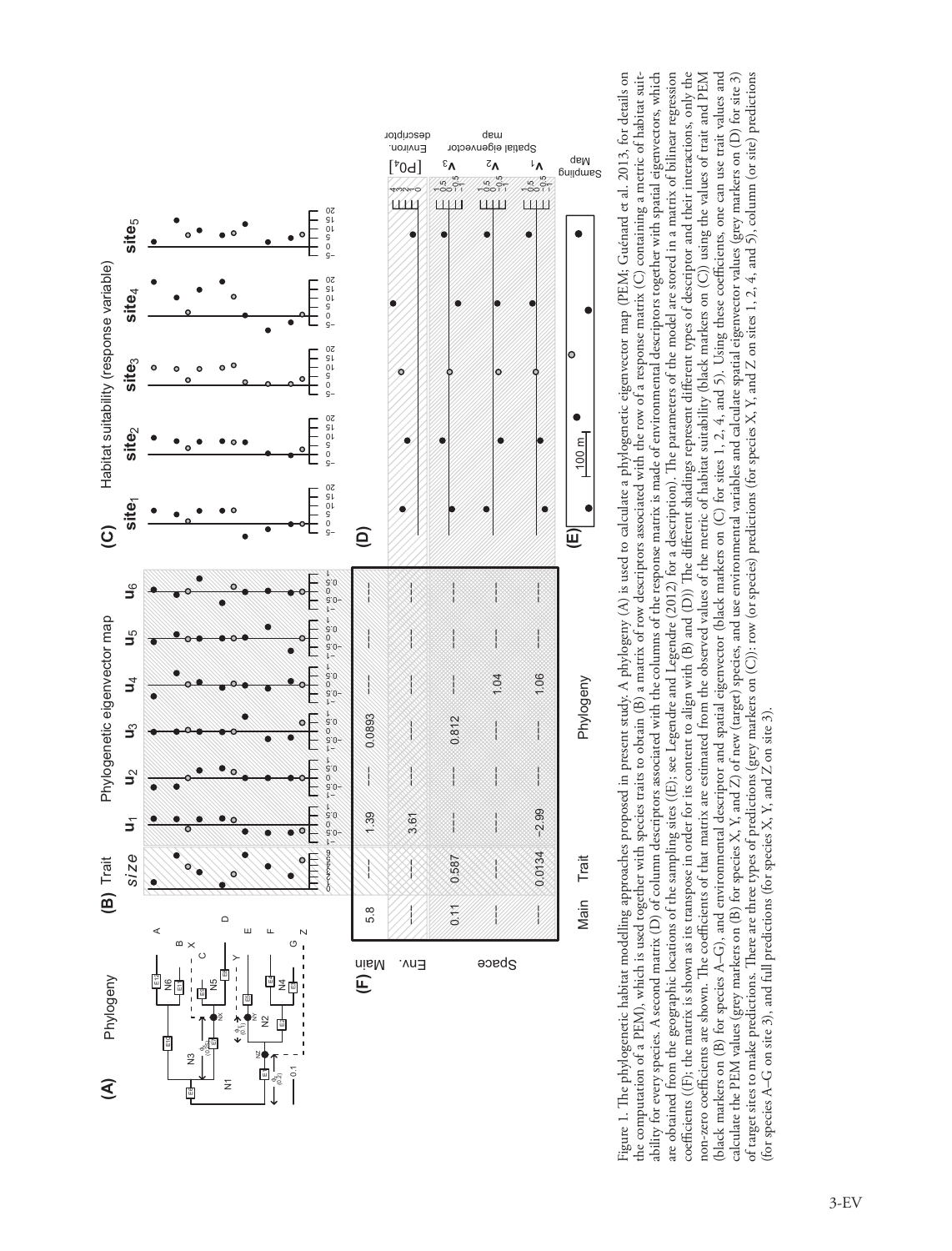net shrinkage between 0 and  $+$   $\infty$  for all the coefficients and factors between 0 and 1 for the different groups of descriptors.

We proposed that regularisation approach because the number of model coefficients of a bilinear model can be very large, especially when phylogenetic and spatial eigenfunctions are involved. Most regularisation methods enable model to be estimated with large numbers of coefficient, possibly outnumbering sample size. Analytically, models involving regularisation are also simpler to optimise than models involving variable selection (e.g. forward stepwise) as the former resort on a continuous process driven by continuous variables (i.e. the penalty parameters). Elastic net (and lasso) regularisation also enables to effectively withdraw variables from a model (i.e. by estimating its coefficient to be numerically 0) while conserving their influences on other collinear variables that may themselves not be effectively deselected from the model. For instance, the marginal effect of a variable may be estimated to be 0 whereas its effect on the interaction terms in which it is involved will remain. Besides our choice of the elastic net regression, any other dependable method of model estimation can be used.

The bilinear habitat model was estimated using a Poisson GLM. We therefore proposed a generalised, likelihoodbased, coefficient to assess the model predictive power. It was calculated as follows:

$$
R_{like}^2 = 1 - \frac{\log L_{perfect} - \log L_{model}}{\log L_{perfect} - \log L_{null}}
$$
\n(3)

where  $L_{perfect}$  is the likelihood of a saturated model, i.e. one predicting the observations exactly,  $L_{null}$  is the likelihood of the null model, i.e. the one involving only the mean of the observed values, and  $L_{model}$  is the likelihood of the model being assessed. For an ordinary least-squares regression model (i.e. a Gaussian generalised linear model: GLM), the log-likelihood corresponds to the sum of squares and therefore log  $L_{perfect}$  always takes the value 0 (no residuals). In that particular case, the ratio log  $L_{\text{model}}/log L_{\text{null}}$  is equal to the ration of the sum of squares around the model and around the mean, so that  $R^2_{\text{like}}$  becomes numerically identical to a coefficient of prediction. For other families of GLM, log  $L_{perfect}$  will often take values other than 0, yet  $\mathsf{R}^2_{\mathsf{like}}$  will nevertheless give an assessment of the predictive power that attributes the value 0 to models that are no better than the null model (i.e. which is the mean of the observed values) and the value 1 to models predicting the response perfectly, while producing negative values for very poor models (Fig. 2). The parameters of the penalty model (i.e.  $c_{\alpha}$ ,  $c_{\lambda}$ , and  $c_{\xi}$ ) were estimated as those maximising the cross-validation  $\mathsf{R}^2_{\text{like}}$  (i.e. with predicted values compared to target values from observations that were not used to estimate the model) using gradient descent. We used the Broyden–Fletcher–Goldfarb–Shanno (BFGS) algorithm (see Nocedal and Wright 1999, for a description) for that purpose. When  $L_{model}$  is calculated using fitted rather than predicted values,  $R^2_{\text{like}}$  is the ordinary  $R^2$  and it will always grow with the number of observations (i.e.  $L_{\text{model}} > L_{\text{null}}$  for fitted values). To use  $R_{\text{like}}^2$  as a determination rather than a prediction coefficient, we propose to



Figure 2. Metric of model performance used in the present study, which is 1 minus the ratio of the logarithms of two likelihood ratios. The first likelihood ratio is the likelihood of a model predicting the response perfectly compared to that of the model being assessed; it is divided by a second likelihood, which is the likelihood of a perfect model compared to that of the null model (i.e. with a single constant term). The value of the metric is smaller than or equal to 1 and will take a negative value when the cross-validated model likelihood is below the null likelihood.

adjust it using the approach proposed by Ezekiel (1930) as follows:

$$
R_{like}^{2*} = 1 \frac{(nm-1)}{(nm-v)} \Big( 1 - R_{like}^2 \Big)
$$
 (4)

where  $v$  is the number of degrees of freedom of the model (i.e. the number of non-zero regression coefficients, including the intercept). That formula, corresponds to that of the adjusted R2 for the equivalent multiple regression model outlined in Eq. 2.

#### **Types of predictions**

Bilinear models can provide three types of predictions; we propose the following nomenclature to refer to them. We refer to the case where one makes predictions for unknown rows but known columns as 'row predictions'. It would happen, for instance, when predicting the density of some species that are not in the training data set for some rivers in the training data set. Such predictions would be useful when one is interested in predicting the density of an incoming invasive species in the eventuality that it would reach the rivers under study. On the other hand, we refer to the case where one makes predictions for unknown columns but known rows as 'column predictions'. It would happen, for instance, when predicting the density of some species in the training data set for some rivers that are not in the training data set. For instance, one may be interested in predicting the densities of a set of widely-distributed reference species in potentially impacted rivers from densities observed in a set of reference rivers. Finally, we refer to the case where one makes predictions for unknown rows and columns as 'full predictions'. In the present study, it would happen when predicting the density of some species that are not in the training data set for some rivers that are not in the training data set. While full predictions are potentially the most useful, they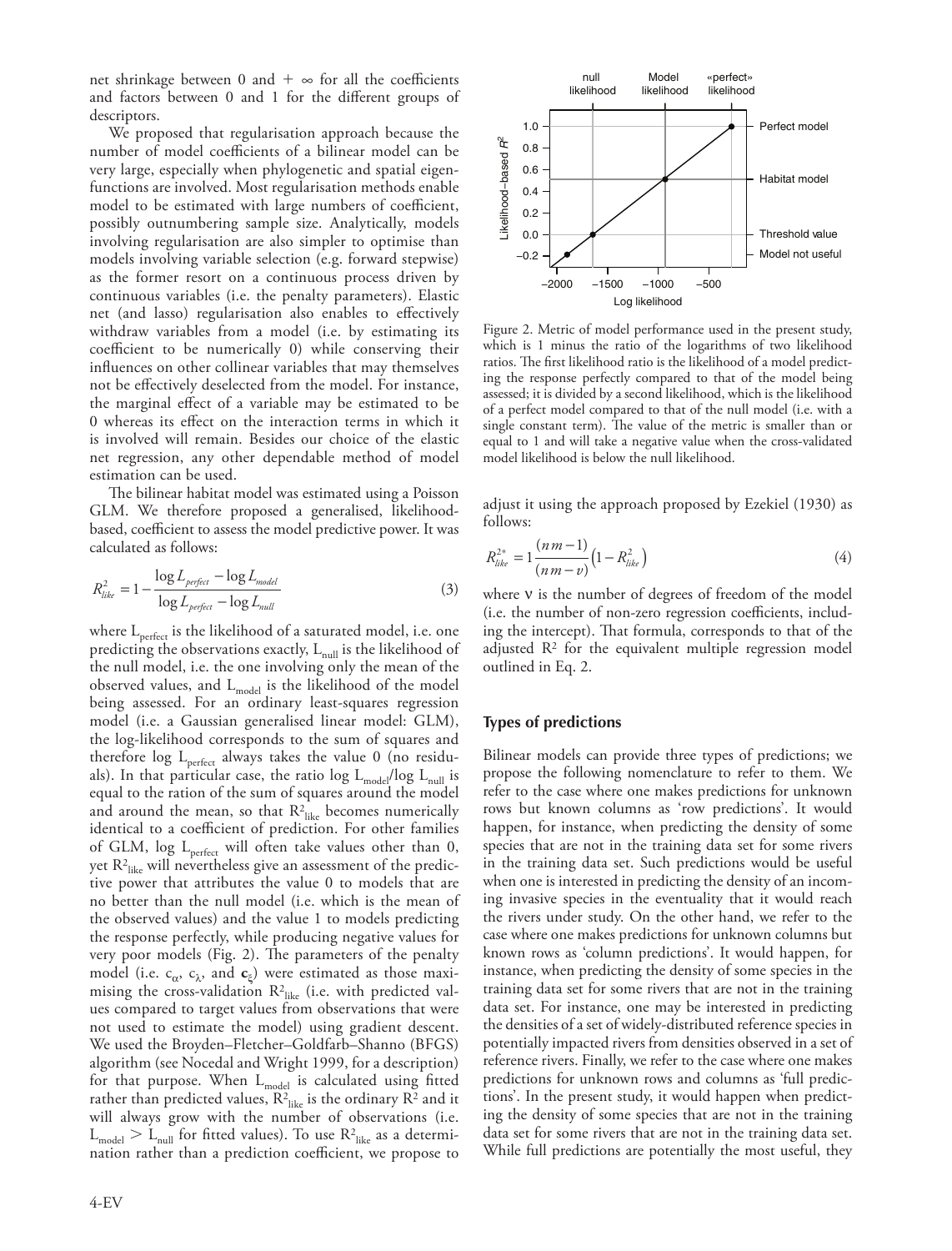are also the most demanding for the bilinear model because they represent entirely new information. In the application that follows, full predictions were used when estimating the parameters of the regularisation model.

# **Application scenario**

As a demonstration of the practical utility of the approach, we used phylogenetic habitat modelling to assess the effect of flow regulation by hydroelectricity production companies on fish species in rivers. That data set, had previously been used by Guénard et al. (2016a), who analysed the effect of water regulation on total fish density and species richness. Here it has been analysed in greater details to describe fish community structure in river sampled over a broad geographic range and make specific predictions for regulated sites. For that demonstration, we built a spatially-explicit phylogenetic habitat model using data from the 15 unregulated rivers in the Hydronet river data set (Supplementary material Appendix 1), including the estimation of the regularisation model parameters by cross-validation. We used the resulting model to exemplify potential applications of phylogenetic habitat models, by estimating reference densities for fishes of different sizes in the 13 regulated rivers of the data set, in order to detect alterations of fish density and community structure that were potentially triggered by flow regulation.

Three flow regulation strategies used by hydroelectricity production companies were studied: run of the river (abbreviated RR; five rivers), storage (ST; five rivers), and flow spiking (FS, also known as 'hydropeaking'; three rivers). A typical RR facility consists of a small reservoir (i.e. water storage sufficient for a few days of production) from which water flows constantly through either turbines or spillways, generally producing little effects (if any) on the downstream flow (Bratrich et al. 2004). A typical ST facility has a large reservoir (i.e. several months of water storage at mean flow), which induces a temporal shift of natural runoff, an attenuation of seasonal high flows, and an enhancement of low flows. A typical FS facility has a large reservoir like that of ST facilities, but implies frequent (sometimes once or twice daily), rapid (within minutes) and important (many folds) fluctuations of downstream flow caused by the operation of dam release structures, which are designed to produce power only at times of day when selling electricity is the most profitable (Cushman 1985, Flodmark et al. 2004).

Model data encompassed 143 response variables, each of which representing the density of a particular combination of fish species and size class sampled in the 28 rivers (15 unregulated + 13 regulated; see Supplementary material Appendix 1, Data collected, for further details about the Hydronet river data). The combinations of species and size classes involved a total of 48 species (Fig. 3) and each species was represent by one to nine size classes. The data set also included six environmental variables: water depth, z (cm); water velocity, v (cm s<sup>-1</sup>); substrate median grain size, D  $_{50}$ (cm); proportion of macrophyte cover, MC (%); number of heating degree-days, DD (°C d); and total phosphorus, TP  $(\mu g l^{-1}).$ 



Figure 3. Phylogeny of the fish species observed in the 28 rivers (obtained from Hubert et al. 2008) after removing the species that were not observed during the surveys.

Two types of row descriptors were used (see Supplementary material Appendix 1, Data processing, for further details). The first type was represented by a single trait, namely the median total length of the size class (TL), whereas the second type involved 47 phylogenetic eigenfunctions (number of species – 1, referred to as PE1 through PE47). Also, the model involved 14 spatial eigenfunctions (number of rivers – 1, referred to as SE1 through SE14) as a second type of column descriptors in addition to the environmental descriptors mentioned earlier. On top of these marginal effects, the bilinear model had 282 terms representing interactions between the phylogeny (47 eigenfunctions) and the environmental descriptors, six terms representing interactions between fish size and the environmental descriptors, 658 terms representing interactions between phylogeny and space, and 14 terms representing interactions between fish size and space. For the present scenario, interactions between phylogeny and the environment allowed the model to assess how evolution shaped the physical habitat requirements of the species whereas interactions between fish size and environment allowed the model to represent the influence of body size on habitat selection. On the other hand, interactions between space and phylogeny allow the model to represent potential phylogeographic patterns whereby fish evolved as they spread across the landscape after the last glacial age, whereas interactions between space and fish size allowed the model to represent potential geographic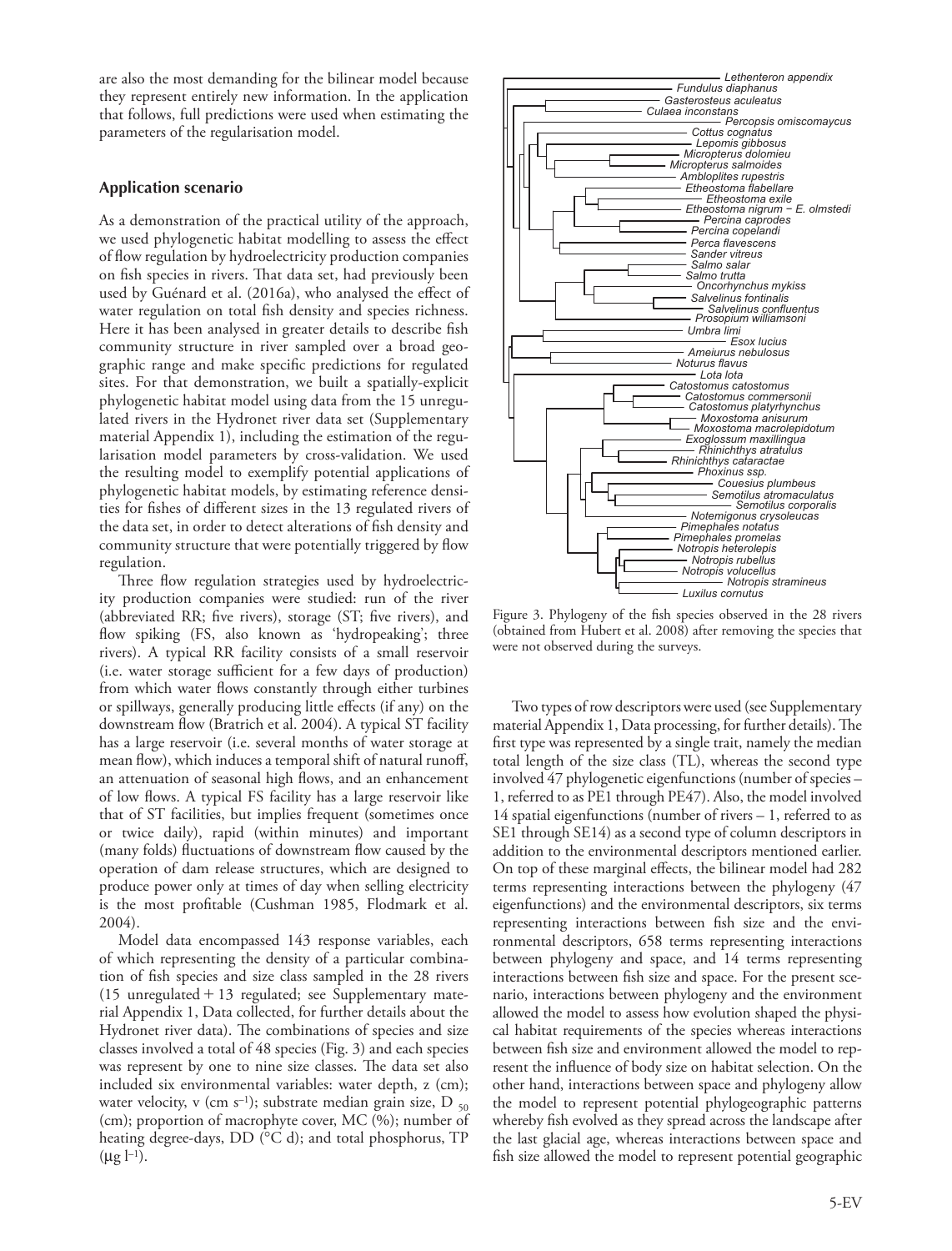patterns in variation of each trait (e.g. areas in which fish are bigger, on average, than in other areas).

The sample size and the number of descriptors in the model were large and, in the context of that particular data set, it was impractical to perform leave-one-out cross-validation to calculate predictive power and estimate the parameters of the regularisation model. Instead, we defined 12 crossvalidation groups that were combinations of three groups of river data (each containing five unregulated rivers) and four groups of species data (each with 12 species). We obtained the river data groups by picking one river out of three in an order going from the westernmost to the easternmost rivers whereas the species data groups were obtained by picking one species out of four in the order that they appeared in the reference phylogenetic tree. We used that systematic data selection approach because it helped obtain more repeatable estimates of model predictive power compared to using, for instance, randomised sub-sampling. Given the relatively small number of rivers, this approach helped ensure that the sites used to make predictions had neighbouring sites representing their area and that the species used for prediction had relatives to represent their kind in the model. Also, a systematic cross-validation approach helps estimate regularisation parameters (Supplementary material Appendix 1, Eq. 2) by gradient descent as randomised sub-sampling would inevitably introduce noise in the objective function  $(R^2_{\text{like}})$ and hamper convergence.

# **Calculations**

All calculations other than sequence alignment and tree estimation were performed using the R language for statistical computing (R Development Core Team). Package codep (Guénard et al. 2010) was used to calculate spatial eigenfunctions, package glmnet (Friedman et al. 2010) was used to calculate elastic net regressions, and package 'MPSEM' (Guénard et al. 2013) was used to calculate phylogenetic eigenfunctions.

Data available from the Dryad Digital Repository: <http://dx.doi.org/10.5061/dryad.60n52> (Guénard et al. 2016b).

# **Results**

## **Phylogenetic habitat model (unregulated rivers)**

Fish density ranged from 0 (1569 observations out of 2 145, or 73.1%) to 23 fish ⋅ (100 m2)–1 for the unregulated rivers (log  $L_{perfect} = -274.81$ , log  $L_{null} = -1646.18$ ; Fig. 2;  $L_{perfect}$  and  $\dot{L}_{null}$  are defined in Eq. 3; Fig. 4). The estimated values of  $c_{\alpha}$  and  $c_{\lambda}$  were 0.0435 and –1.066, respectively, and the full prediction  $\mathbb{R}^2_{\text{like}}$  of the crossvalidated model was 0.283 during parameter estimation; see Table 1, for the other regularisation parameters. The  $R^2_{\text{like}}$ <sup>\*</sup> (Eq. 4), which is calculated using the fitted values of the model, was 0.512, and the fish densities found using the model ranged from  $1.0 \cdot 10-5$  to 6.4 fish  $(100 \text{ m}^2)^{-1}$ (Fig. 4c).

## **Predictions for regulated rivers**

Observed fish densities ranged from 0 (1419 observations out of 1859, or 76.3%) to 18.5 fish  $\cdot$  (100 m<sup>2</sup>)<sup>-1</sup> for the regulated rivers and the densities predicted for the regulated rivers using information on unregulated rivers ranged from 0 to 15.8 fish  $\cdot$  (100 m<sup>2</sup>)<sup>-1</sup>. All species observed in the unregulated rivers were also present in the regulated river and only site predictions were thus performed in the present application example. The difference between observed and predicted fish density ranged from  $-15.8$  to  $14.5$  fish  $\cdot$  (100 m<sup>2</sup>)<sup>-1</sup> (Fig. 5; paired t-tests, see Appendix – Assessing the effect of flow regulation for details). We found statistically significant effects of flow regulation for 17 species out of 48 using paired t tests obtained by pooling the different size classes (Table 2). Flow regulation was found to have a negative effect on the density of most fish species for which an effect was detectable (RR: 16/17 species, ST: 11/17 species, FS: 4/17 species). A notable exception to that general observation was a positive effect of ST and FS dams on brook trout *S. fontinalis* densities.

It is noteworthy that environmental variables such as flow velocity and water depth may be associated, to some some degree, with flow regulation. Such an outcome is suitable when assessing the effect of flow regulation in order to isolate, as much as possible, that latter effect among that of other possible factors contributing to the observed difference in fish density.

# **Discussion**

In the present study, we described a modelling approach whereby phylogeny, in the form of phylogenetic eigenfunctions, and space, in the form of spatial eigenfunctions, can be used in numerical habitat modelling (NHM) to obtain models describing the distribution of multiple species (and size classes) in the landscape. We have also shown a regularisation method to address the issue of the numerous parameters that such a method involves; most of which described the interactions of row descriptors with column descriptors of the sites-by-species response table. Other regularisation methods exist besides elastic net regression (e.g. AIC-based variable selection; basis pursuit denoising; Dantzig selector, Candes and Tao 2007) and it may be worthwhile to investigated their potential usefulness for phylogenetic NHM. The implementation of that approach was exemplified by modelling the distribution of a broad array (48 species) of freshwater fish species in a set of rivers covering a broad ( $>$  3400 km) geographic range across Canada. Different study have proposed methods to use phylogeny to reach various goals such as predicting species traits (Bruggeman et al. 2009, Swenson 2014), testing hypotheses about community structure (Ives and Helmus 2011). However, this is the first time, to our knowledge, a phylogeny is used explicitly for NHM. We preferred to use phylogenetic eigenvectors instead of other approaches (Martins and Hansen 1997, Garland and Ives 2000) on the basis of its relative simplicity and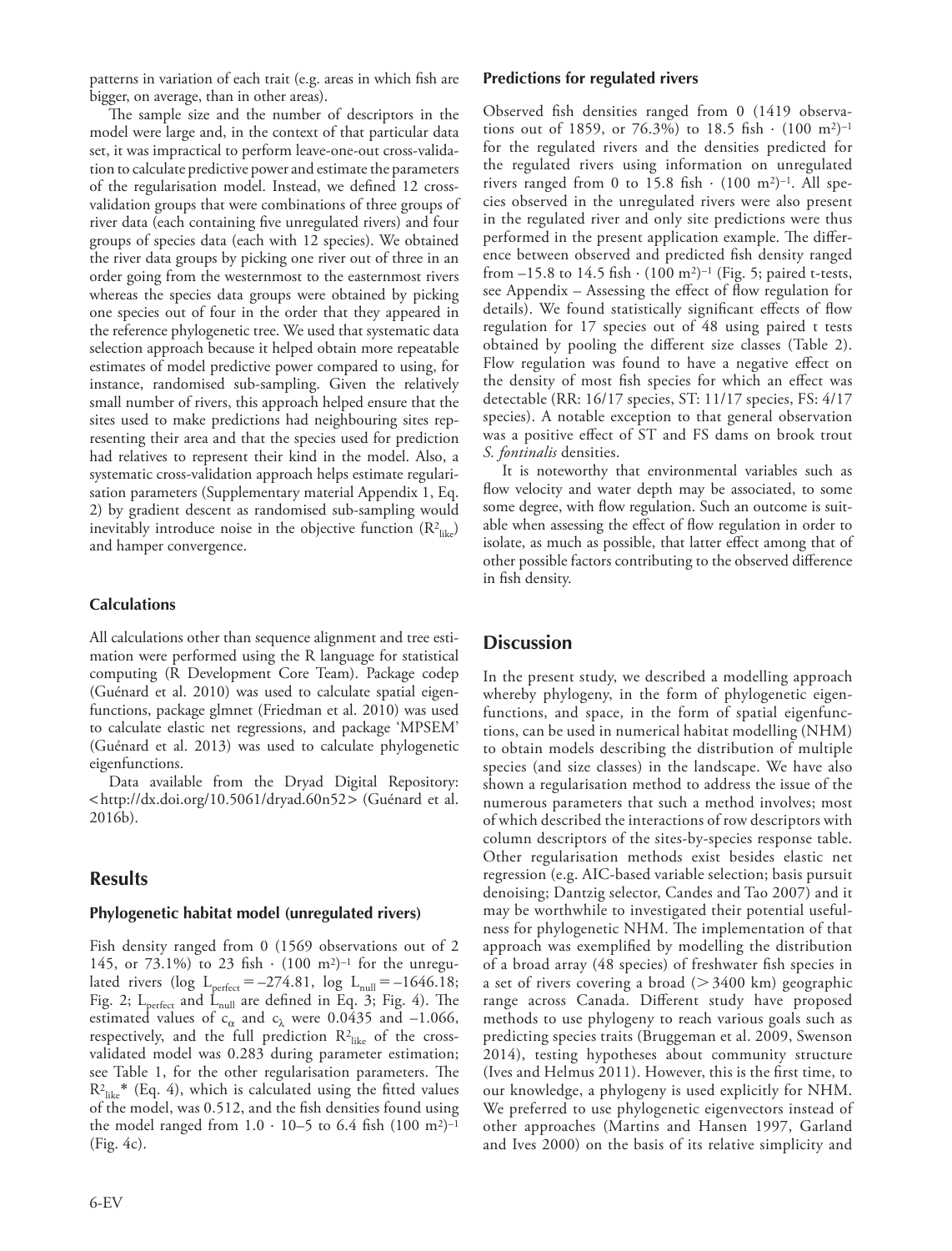

Figure 4. Different combinations of species and size classes found in 15 unregulated rivers, with (A) the median size of each class, (B) the observed fish densities, and (C) the densities fitted by the phylogenetic habitat model.

ability to assess interaction between the species and site descriptors.

Table 1. Regularisation parameters used for the phylogenetic habitat model and estimated by cross-validation ( $\alpha$ ,  $\lambda$ , and  $c_{k,l}$ ), their associated effective penalty  $(\lambda \xi_{k,l})$  and the number of terms that were not discarded during elastic net regression (see Supplementary material Appendix 1, Details about model estimation, for details).

|                       |                  |                         | Model terms |    |                           |
|-----------------------|------------------|-------------------------|-------------|----|---------------------------|
| <b>Type</b>           | $C_{k,l}$        | $\lambda \xi_{\rm k,l}$ |             |    | Total Selected % selected |
| Intercept             | 0                | $1.722e-1$              |             |    | 100%                      |
| Trait                 | $-5.676$         | 1.176e-3                | 1           | 0  | $0\%$                     |
| Phylogeny             | 2.575            | 3.200e-1                | 47          | 1  | 2.1%                      |
| Environment           | $-3.299$         | 1.226e-2                | 6           | 2  | 33%                       |
| Space                 | 1.727            | 2.924e-1                | 14          |    | $7.1\%$                   |
| Trait $\times$ Fnv.   | 2.885            | 7.785e-4                | 6           | 5  | 83%                       |
| Trait $\times$ Space  | $-0.265$         | 5.020e-3                | 14          | 10 | 71%                       |
| Phylo. $\times$ Env.  | $-0.547$         | 7.548e-2                | 282         | 22 | 7.8%                      |
| Phylo. $\times$ Space | 2.718            | $3.441e-1$              | 658         | 1  | $0.2\%$                   |
| Model                 | $\alpha = 0.511$ | $\lambda = 0.344$       | 1029        | 43 | $4.2\%$                   |

#### **Fish habitat model**

In addition to predicting the local densities of multiple fish species, we also showed how the predictions obtained from a phylogenetic model can be used to assess human impacts on ecosystems. Models of that type are in high demand now that development projects are routinely assessed through impact studies. We calibrated a phylogenetic NHM model using fish abundances in a set of 15 unregulated rivers to predict abundance in a separate set of 13 regulated rivers. With that approach, we showed that flow regulation had a deleterious effect on most fish species when analysed individually. The fish density model allowed us to highlight the many different ways in which fish and sites descriptors act and interact to describe fish habitat. More precisely, we were able to detect a general density deficit associated with flow regulation for many species. We regard that result as interesting since it has long been known that many ecological processes within rivers depend to a large extent on patterns of flow fluctuation and altering the flow regime is thus expected to affect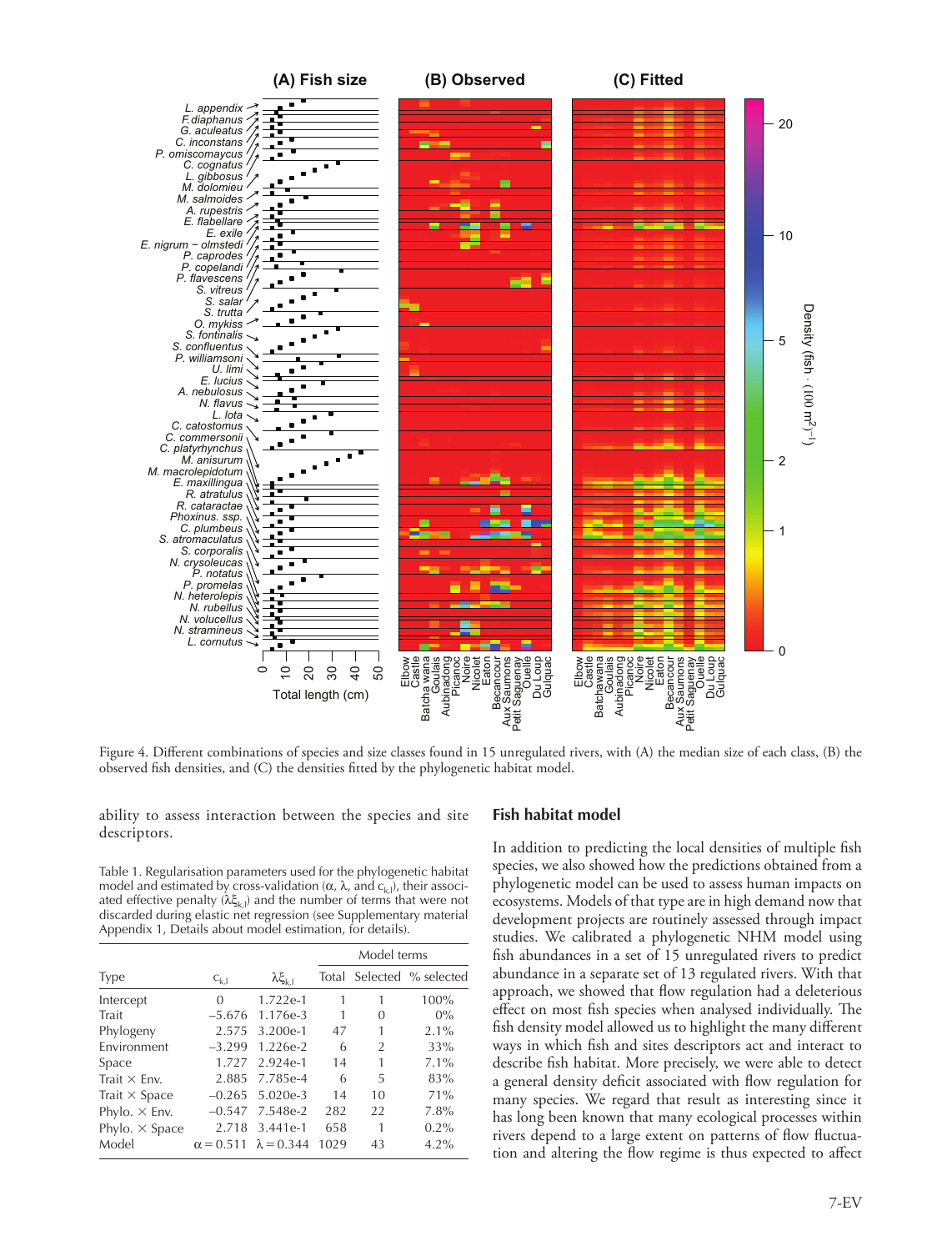

Figure 5. Difference between fish densities observed in the 13 regulated rivers for different species and size classes (see Fig. 4A for their corresponding median total lengths) and the baseline values predicted by the model built with information from the unregulated rivers. The differences are represented by colour codes in each river: red rectangles represent densities that are above the baseline, blue rectangles are densities that are below the baseline, and the intensity of the colour represents the absolute value of the difference. The dams are categorised with respect to three different types of flow regulation: run of the river (RR), storage (ST), and flow spiking (FS; also known as 'hydropeaking').

organisms living in rivers (Bonner and Wilde 2000, Nilsson et al. 2005). Here, we will use these results (Table 1) as an opportunity to illustrate the interpretation of model coefficients or groups of coefficients, as well as some requirements and assumptions of phylogenetic habitat modelling.

# **Interpreting descriptor marginal effects**

Bilinear models, like the one used for phylogenetic habitat modelling, have an intercept, which is the fitted value of the response variables when all row and all column descriptors have a value of 0. The intersection between a constant term in one of the descriptor matrices (either that of the rows or the columns) and a variable in the other descriptor matrix (either that of the columns or the rows) are modelling the marginal (i.e. main) effects of a given type of descriptor (i.e. the effect of a descriptor that is not conditional on that of another descriptor). In the present scenario, the marginal effect of fish size, which was the only trait used, was discarded by the elastic net regression (i.e. its effect was estimated to be non-existent). Consequently, fish size was not found, in itself, to be a useful variable to estimate fish density. On the other hand, we found a marginal effect of the phylogeny, involving PE1; this effect pointed out that, on average, species of order Cypriniformes (families Cyprinidae and Catostomidae) were  $\approx 2.5$  times more abundant than the other species, while Salmonidae were only half as abundant as the other species. A likely explanation for that contrast may be that Cypriniformes are generally smaller and have a greater propensity for schooling. For the site descriptors, the marginal effect of the number of heating degree-days DD and that of total phosphorus TP were retained by the elastic net procedure. Both variables have positive effects, indicating that warmer and more TP-rich rivers had greater fish densities. We also found a marginal effect of spatial eigenfunction SE1; fish density increasing (by 7.8%) from the south-easternmost end (Quebec, New Brunswick) to the north-westernmost end (Alberta) of the study area in Canada.

#### **Interpreting interactions between descriptors**

In addition to the marginal effects of the descriptors, bilinear models like the one used here for phylogenetic modelling have interaction terms that are the intersections between the variables in the matrices containing the row and column descriptors. In the present phylogenetic habitat model, we found significant interactions between the fish size trait and five environmental descriptors (depth z, water velocity v, substrate median grain size  $D_{50}$ , heating degree-days DD, and macrophyte cover MC). All five descriptors interacted negatively with fish size, indicating that greater densities of larger fish tended to be encountered in cold water, shallow and calm rivers having fine substrate sparsely covered with macrophyte. Comparatively, warmer, deeper, more agitated rivers having coarser substrate covered with more macrophyte harboured, on average, greater densities of smaller fish. The interaction term between total phosphorus TP and fish size was discarded from the model: fish of any size seemed to benefit from high TP in the rivers included in the model.

We also found fish size to interact with 10 of the spatial eigenfunctions, which together indicated that the larger fish were more abundant in specific areas, such as the Saint Lawrence lowlands and the western part of the study area (Alberta), whereas river communities in the north-eastern and central parts of the study area (central Quebec and Ontario), were dominated by smaller fish.

Many (22) interactions terms were found between phylogenetic eigenfunctions and five of the six environmental descriptors (v,  $D_{50}$ , DD, TP, and MC). These interactions are the consequences of the fact that the numerous features underlying the environmental requirements of the fish species are the outcome of evolution (see Supplementary material Appendix 1, Details on the interactions between phylogeny and the environment, for further details about these interactions).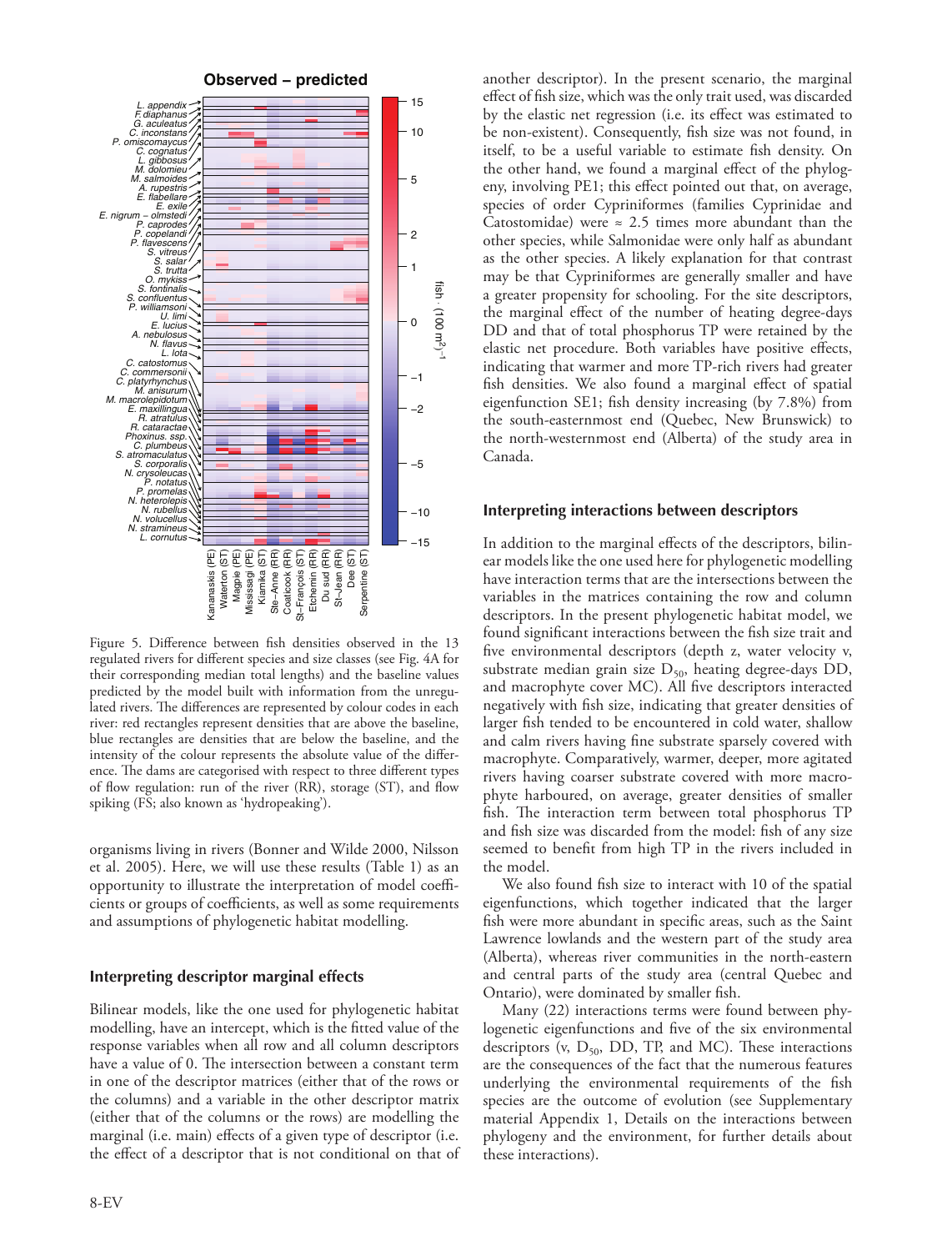Table 2. Hypothesis tests of the differences between the fish densities observed and predicted in regulated rivers for the different types of flow regulation (RR: run of the river, ST: storage, and FS: flow spiking; also known as 'hydropeaking'), for the species with significant differences between observed and predicted densities. Square parentheses: 95% confidence intervals.

| Species                  | F-test                 | <b>RR</b>                          | ST.                              | FS.                           |
|--------------------------|------------------------|------------------------------------|----------------------------------|-------------------------------|
| Notropis rubellus        | $F_{3,22} = 45.24$     | $-0.11$ $[-0.15, -0.069]$          | $-0.060$ $[-0.10, -0.020]$       | $-0.054$ $[-0.11, -0.0033]$   |
| Pimephales promelas      | $F_{3,22} = 34.74$     | $-0.16$ $[-0.237, -0.0837]$        | $-0.095$ $[-0.17, -0.025]$       | $-0.061$ $[-0.16, 0.026]$     |
| Notemigonus crysoleucas  | $F_{3.22} = 19.24$     | $-0.16$ $[-0.263, -0.0641]$        | $-0.047$ [ $-0.14$ , 0.041]      | $-0.037$ [ $-0.16$ , 0.076]   |
| Phoxinus ssp.            | $F_{3,22} = 53.54$     | $-0.17$ $[-0.241, -0.0933]$        | $-0.076$ $[-0.15, -0.0097]$      | $-0.041$ $[-0.13, 0.040]$     |
| Moxostoma macrolepidotum | $F_{3,22} = 30.24$     | $-0.14$ [ $-0.191$ , $-0.0859$ ]   | $-0.091$ $[-0.14, -0.041]$       | $-0.075$ $[-0.14, -0.014]$    |
| Moxostoma anisurum       | $F_{3,22} = 56.04$     | $-0.17$ $[-0.235, -0.112]$         | $-0.10$ $[-0.16, -0.045]$        | $-0.074$ $[-0.15, -0.0063]$   |
| Catostomus platyrhynchus | $F_{3,10} = 25.6^{20}$ | $-0.30$ $[-0.501, -0.119]$         | $-0.16$ $[-0.34, -0.0017]$       | $-0.11$ $[-0.34, 0.087]$      |
| Catostomus catostomus    | $F_{3.61} = 35.44$     | $-0.14$ [ $-0.187$ , $-0.0968$ ]   | $-0.080[-0.12, -0.038]$          | $-0.068$ $[-0.12, -0.016]$    |
| Lota lota                | $F_{3,61} = 22.54$     | $-0.062$ $[-0.0851, -0.0398]$      | $-0.038$ $[-0.060, -0.016]$      | $-0.017$ [ $-0.045$ , 0.0091] |
| Noturus flavus           | $F_{3,22} = 27.24$     | $-0.094$ [ $-0.138$ , $-0.052$ ]   | $-0.051$ $[-0.093, -0.010]$      | $-0.029$ $[-0.082, 0.022]$    |
| Ameiurus nebulosus       | $F_{3,22} = 17.0^{3}$  | $-0.12$ [ $-0.179$ , $-0.0578$ ]   | $-0.052$ [ $-0.11$ , 0.0036]     | $-0.039$ $[-0.11, 0.031]$     |
| Salvelinus fontinalis    | $F_{3.87} = 6.14^{1}$  | $-0.013$ $[-0.0582, 0.0310]$       | $0.056$ [0.011, 0.10]            | $0.011$ [-0.044, 0.067]       |
| Sander vitreus           | $F_{3,22} = 16.8^{3}$  | $-0.080$ [ $-0.119$ , $-0.0414$ ]  | $-0.046$ $[-0.084, -0.0090]$     | $-0.023$ $[-0.071, 0.023]$    |
| Ambloplites rupestris    | $F_{3,48} = 25.64$     | $-0.064$ [ $-0.0888$ , $-0.0403$ ] | $-0.030$ $[-0.054, -0.0070]$     | $-0.021$ [ $-0.051$ , 0.0079] |
| Micropterus salmoides    | $F_{3,22} = 25.5^{4}$  | $-0.065$ $[-0.102, -0.0298]$       | $-0.027$ [ $-0.062$ , 0.0072]    | $-0.014$ $[-0.058, 0.030]$    |
| Percopsis omiscomaycus   | $F_{3,22} = 20.64$     | $-0.094$ $[-0.147, -0.0438]$       | $-0.032$ $[-0.081, 0.016]$       | $0.0044$ [-0.058, 0.067]      |
| Lethenteron appendix     | $F_{3.35} = 26.84$     | $-0.048$ [ $-0.0686$ , $-0.0271$ ] | $-0.020$ [ $-0.040$ , 2.20 e-05] | $-0.013$ $[-0.039, 0.013]$    |

 $1)$  0.05  $\leq$  p $\leq$  0.01,  $2)$  0.01  $\leq$  p $\leq$  0.001, 3) 0.0001  $\leq$  p $\leq$  0.0001, 4) p $\leq$  0.0001.

Contrary to the many phylogeny $\times$  environment interactions that we found, a single interaction term was retained between phylogeny and space. That term involved the first spatial eigenfunction and PE35, and predicted higher densities for the blacknose dace and the cutlips minnow in the eastern portion of the study area, whereas the longnose dace was more prominent in the western portion. Environmental differences among the rivers seem to be a more relevant driver of the density structure of river fish assemblages considered in the present study than geographic isolation. The model did not detect the expected phylogeographic interaction underlying differences between the native ranges of the Atlantic salmon *Salmo salar*, and brook trout *Salvelinus fontinalis*, which are restricted to the eastern portion of the study area, and of the rainbow trout *Oncorhynchus mykiss*, and bull trout *Salvelinus confluentus*, which are restricted to the western portion. Had they been detected, these range differences would have most likely involved a set of phylogenetic eigenfunctions describing contrasts among Salmonidae (e.g. PE8, PE16, PE17, PE24, and PE41) with SE1, which describes a large-scale ( $>$  3000 km) gradient spanning the whole study area. The relatively small number of study sites (15 over an area larger than 1.5 million km<sup>2</sup>) and the importance of the phylogeny  $\times$ environment interactions, which were found to be better predictors, may explain that absence of significant effect. Hence, the model estimation procedure imposed a smaller penalty to the phylogeny  $\times$  environment interaction terms  $(\lambda \xi_{\text{phylo,envir.}} = 0.075)$  than to phylogeny $\times$  space interactions terms ( $\lambda \xi_{\text{phylo,space}} = 0.34$ ; Table 1).

When using the model to predict the expected densities for the regulated rivers, we found that the fish density observed in the regulated rivers were, with very few exceptions, lower than those predicted from the unregulated river data (Table 2, Fig. 4). That result concurs partially with that of Guénard et al. (2016a), who found a negative impact of flow regulation by FS dams on total fish density. In contrast with that study, however, we found here that RR and ST

dams seem to affect even more species than FS facilities. These different conclusions come from the fact that the first study analysed total fish density in multiple 300 m2 sampling sites within each river whereas the present study analysed the fish density a species at a time in whole rivers. Hence, the few species that were affected by FS dams were observed in large numbers, while many species affected by RR and ST dams were only sparsely observed and had little impact on total fish density. The analysis performed in the present study can therefore be regarded as more sensitive than that of Guénard et al. (2016a) to detect the influence of flow regulation on fish densities, in addition to providing more detailed information about fish community responses to flow management.

## **Conclusion**

We have described a powerful habitat modelling approach and hope that it will be put in due use when studying the impact of environmental changes on communities, which are composed of multiple species with sharing various levels of common ancestry. The framework we described is flexible and can easily be adapted to studies of other groups of organisms, e.g. bacteria, birds, evergreen trees, mammals, shrubs, yeast, weeds, zooplankton, or multiple taxonomic groups, and to any scenario regardless of the spatial scale of the study. Requirements are 1) information about the phylogeny of the organisms and traits that are relevant to the particular application; 2) that one has suitable descriptors of the environment at the study sites; 3) information about spatial variation (i.e. a model of spatial relationships among the study sites, based for example on the distances of the sampling sites to one another); and 4) sufficient sample size. Other types of linear model may also be adapted to other types of response variable by using different families of GLM. We are hoping that the present study will foster greater use of phylogenetic habitat modelling to take up further challenges in applied ecology.